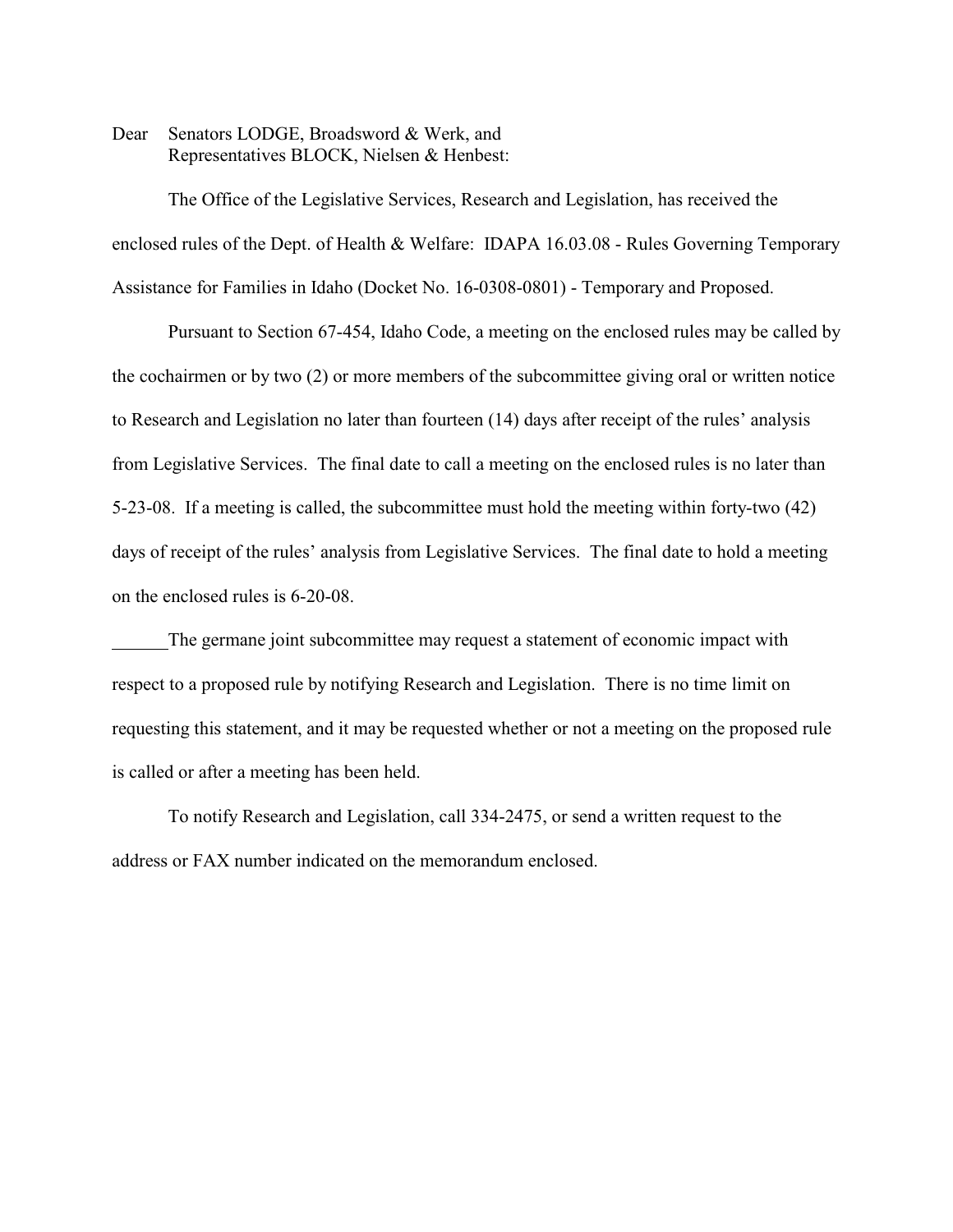### **MEMORANDUM**

**TO:** Rules Review Subcommittee of the Senate Health & Welfare Committee and the House Health & Welfare Committee

**FROM:** Research & Legislation Staff - Paige Alan Parker

**DATE:** May 6, 2008

**SUBJECT:** Department of Health and Welfare - IDAPA 16.03.08 - Rules Governing Temporary Assistance for Families in Idaho (Docket No. 16-0308-0801) - Temporary and Proposed

By this Temporary and Proposed Rule docket, the Department of Health and Welfare amends chapter 03.08 of title 16, Idaho Administrative Code (Docket No. 16-0602-0801) (hereinafter, "temporary and proposed rule"). According to the Department, the temporary and proposed rule is authorized pursuant to section 56-202, Idaho Code, and by 45 CFR parts 260-65. Section 56-202(b), Idaho Code, provides the Department with broad rulemaking authority to carry out Idaho's public assistance law. Volume 45 of the Code of Federal Regulations deals with public welfare. Parts 260 through 265 address: 260 - General temporary assistance for needy families (TANF) provisions; 261 - Ensuring that recipients work; 262 - Accountability provisions--general; 263 - Expenditure of State and Federal TANF funds; 264 - Other accountability provisions; and 265 - Data collection and reporting requirements. Each of these Parts contain detailed sections. The Department fails to identify specifically upon which CFR Part it relies and fails to provide a copy of the relied upon part as required by section 67-5223(1), Idaho Code.

The Governor's justification for the temporary rule is the conferring of a benefit to TAFI participants. The temporary rule went into effect on May 1, 2008.

The Department states that the temporary and proposed rule seeks to align the methodology used to calculate income for self-employed individuals who apply for TAFI cash assistance with that used in the Food Stamp rules. The Department believes that the use of the same methodology for these two programs will simplify the process for determining income for self-employed individuals who are applying for both TAFI and Food Stamps and reduce the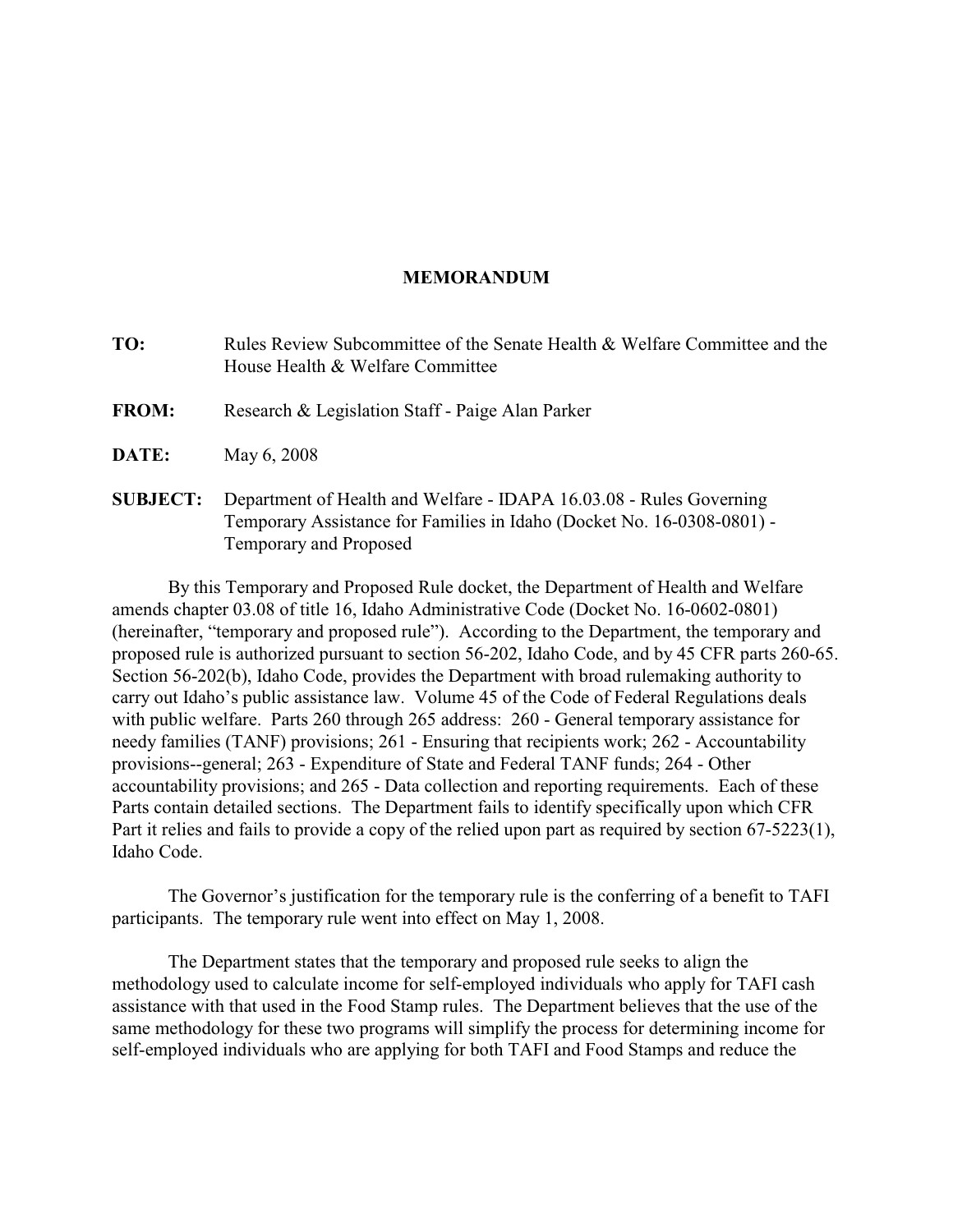opportunity for error when different methods are used to determine eligibility for these two programs. According to the Department, the new TAFI methodology allows two options for deducting self-employment expenses: A standard 50% deduction from gross income deduction or a deduction of the applicant's actual expenses. The changes contained in Docket No. 16-0308-0801 are revised from those contained in Docket No. 16-0308-0701 which was rejected by the Legislature in SCR 126 (2008).

According to the Department, no fee or charge is imposed by the temporary and proposed rule and there is no fiscal impact to the General Fund imposed by the temporary and proposed rule. The Department states that public hearings will be scheduled if requested in writing by 25 persons, a political subdivision or an agency not later than Wednesday, June 18, 2008. All written comments must be delivered to the Department on or before Wednesday, July 25, 2008. The Department does not address whether negotiated rulemaking was conducted.

### **ANALYSIS**

The temporary and proposed rule represents a complete rewriting of sections 229, 230 and 231 of IDAPA chapter 16.03.08.

Under section 229 of the temporary and proposed rule, the Department defines "selfemployment income" as income from a business that is a sole proprietorship. A "sole proprietorship" is defined as a business owned by one person. Under this definition, a corporation or a limited liability company may qualify. Deleted from section 229 is the procedure for calculating self-employment income for those self-employed for at least one year or for less than one year.

The temporary and proposed rule overhauls section 230 to provide the means for average self-employment income. When self-employment income is considered annual support by the household, the Department averages the self-employment income even if the income is received for less than twelve months and other sources of income are received by the household. Seasonal self-employment income is averaged for only the part of the year that income is intended to cover. Eliminated from section 230 are the enumerated sixteen operating expenses that were to be deducted from self-employment income (ex.., labor, materials, rent, etc.)

Section 231 of the temporary and proposed rule now provides the methodology for calculating self-employment income. Under the rewritten section, self-employment income is calculated by adding monthly income to capital gains and subtracting a deduction for expenses.

Determining gross monthly income depends on whether income fluctuations are expected. If no income fluctuations are expected, average gross monthly income is projected. If past income is not reflective of expected future income, a proportionate adjustment is made to expected gross monthly income. The temporary and proposed rule does not state how the proportionate adjustment is to be made. Any additional capital gains income, including profit from the sale or transfer of capital assets used in self-employment, is added to monthly income to determine the gross monthly income.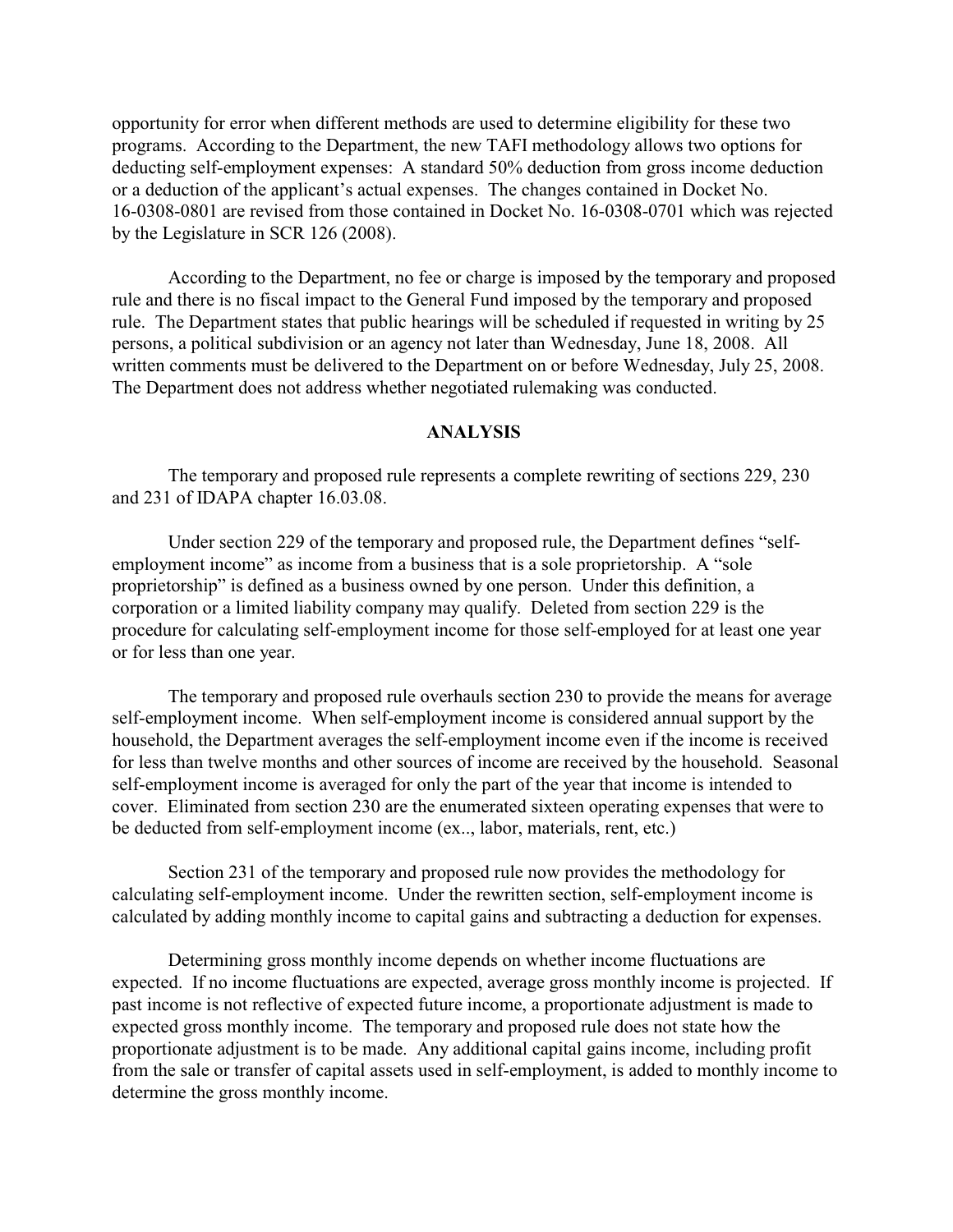Subsection 231.03 of the temporary and proposed rule provides for determining the selfemployment expense deduction. Eliminated from the subsection are a list of non-allowed, selfemployment expenses: savings; depreciation; labor paid to a family member; loss of farm income; personal transportation; and net losses. Two methods are used to determine deductible self-employment expenses. The default method provides for a standard 50% of the gross monthly income deduction. Alternatively, if the applicant claims and proves that the actual allowable expenses exceed the standard deduction, actual allowable expenses may be deducted. Excepted from actual allowable expenses are: net losses from the previous tax year; federal, state and local income taxes; money set aside for retirement; work-related personal expenses such as transportation to and from work; and depreciation.

## **SUMMARY**

The Department's temporary and proposed rule changes appear to be authorized under section 56-202(b), Idaho Code.

cc: Department of Health and Welfare Sherri Kovach & Genie Sue Weppner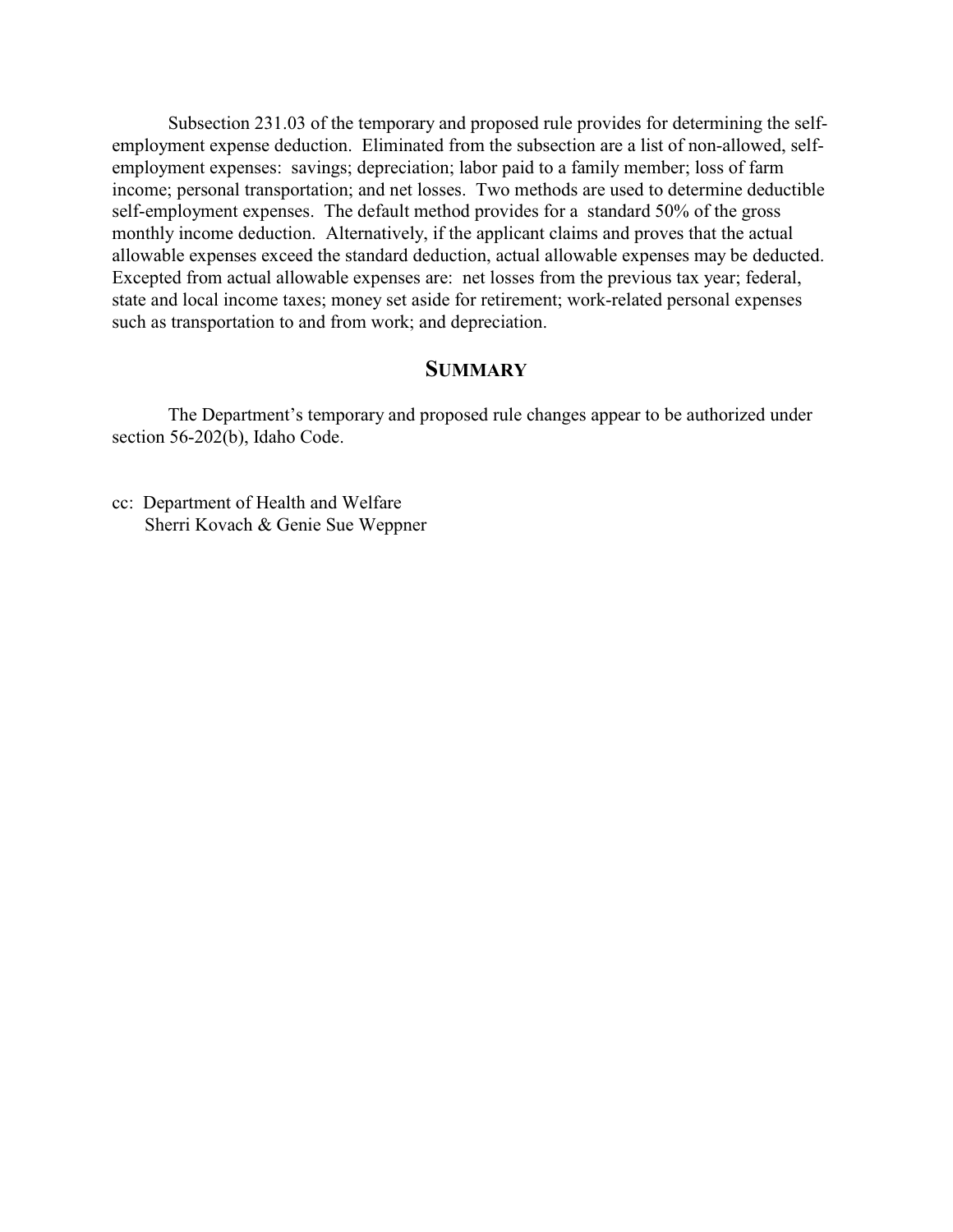# **IDAPA 16 - DEPARTMENT OF HEALTH AND WELFARE**

#### **16.03.08 - RULES GOVERNING TEMPORARY ASSISTANCE FOR FAMILIES IN IDAHO (TAFI)**

#### **DOCKET NO. 16-0308-0801**

#### **NOTICE OF RULEMAKING - TEMPORARY AND PROPOSED RULE**

**EFFECTIVE DATE:** The effective date of the temporary rule is May 1, 2008*.*

**AUTHORITY:** In compliance with Sections 67-5221(1) and 67-5226, Idaho Code, notice is hereby given that this agency has adopted a temporary rule, and proposed rulemaking procedures have been initiated. The action is authorized pursuant to Section 56-202, Idaho Code, and 45 CFR Parts 260-265.

**PUBLIC HEARING SCHEDULE:** Public hearing(s) concerning this rulemaking will be scheduled if requested in writing by twenty-five (25) persons, a political subdivision, or an agency, not later than Wednesday, June 18, 2008.

The hearing site(s) will be accessible to persons with disabilities. Requests for accommodation must be made not later than five (5) days prior to the hearing, to the agency address below.

**DESCRIPTIVE SUMMARY:** The following is the required finding and concise statement of its supporting reasons for adopting a temporary rule:

The Department is aligning the methodologies used to calculate income for self-employed individuals who apply for Temporary Assistance for Families in Idaho (TAFI) cash assistance with those used in the food stamp rules. Use of the same methodologies will: (1) simplify the process for determining income for self-employed individuals who are applying for TAFI and food stamps, and, (2) reduce the opportunity for errors that may occur when different methods are used to determine eligibility for these two programs.

New language is being added to the rule that provides for two options in the determination of self-employment income. These are the same options being added to the food stamp rules in this same *Bulletin* under Docket No. 16- 0304-0801. The new language includes:

1. Use of a standard 50% deduction from gross income;

2. Use of methodology that would allow an applicant's actual income and actual expenses to be used in the calculation of self-employment income when determining eligibility for TAFI Program benefits.

**TEMPORARY RULE JUSTIFICATION:** Pursuant to Section(s) 67-5226(1)(c), Idaho Code, the Governor has found that temporary adoption of the rule is appropriate because it confers a benefit to TAFI participants.

**FEE SUMMARY:** Pursuant to Section 67-5226(2), the Governor has found that the fee or charge being imposed or increased is justified and necessary to avoid immediate danger and the fee is described herein: N/A

**FISCAL IMPACT:** The following is a specific description, if applicable, of any fiscal impact on the state general fund greater than ten thousand dollars (\$10,000) during the fiscal year.

There is no anticipated fiscal impact to the state general fund related to this rulemaking.

**ASSISTANCE ON TECHNICAL QUESTIONS, SUBMISSION OF WRITTEN COMMENTS:** For assistance on technical questions concerning the temporary rule, contact Genie Sue Weppner (208) 334-5656.

Anyone may submit written comments regarding the proposed rulemaking. All written comments must be directed to the undersigned and must be delivered on or before Wednesday, July 25, 2008.

DATED this \_\_\_\_\_\_\_\_ day of \_\_\_\_\_\_\_\_\_\_\_\_\_\_\_\_\_\_\_\_\_\_\_\_\_\_\_\_\_\_\_\_\_, 2008.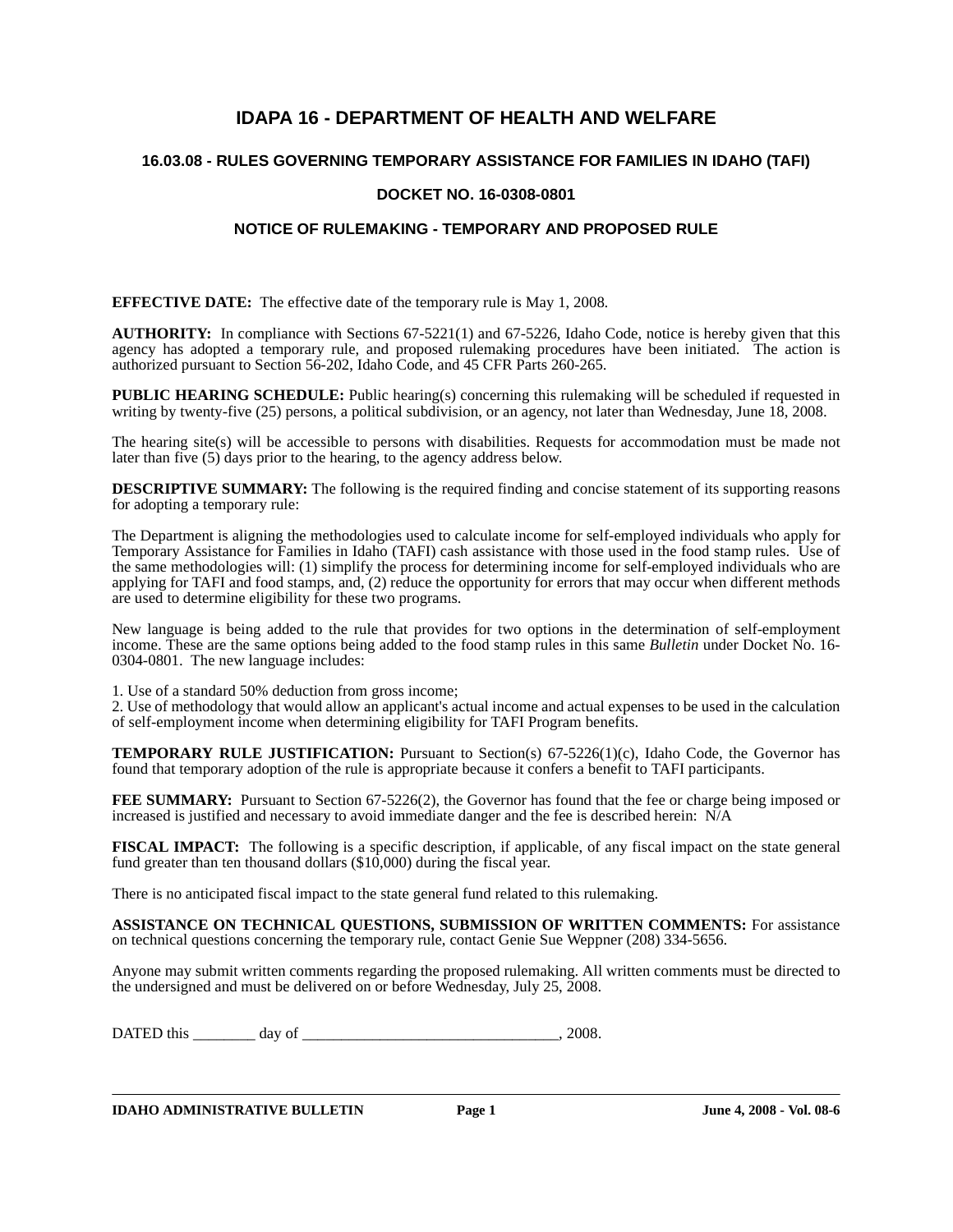Sherri Kovach Program Supervisor DHW – Administrative Procedures Section 450 West State Street - 10th Floor P.O. Box 83720 Boise, Idaho 83720-0036 (208) 334-5564 phone; (208) 334-6558 fax kovachs@dhw.idaho.gov e-mail

## **THE FOLLOWING IS THE TEXT OF DOCKET NO. 16-0308-0801**

#### **229.** *CALCULATION OF* **SELF-EMPLOYMENT INCOME.**

*Countable self-employment income is the difference between the gross receipts and the allowable costs of producing the income, if the amount is expected to continue. Self-employment income must be calculated by one (1) of the methods listed in Subsections 229.01 and 229.02.* For the purposes of these rules, self-employment income is from a business that is a sole proprietorship. A sole proprietorship is a business owned by one (1) person.*(7-1-98)*(5-1-08)T

*01. Self-Employed at Least One Year. For individuals who are self-employed for at least one (1) year, income and expenses are averaged over the past twelve (12) months. (7-1-98)*

*02. Self-Employed Less Than One Year. For individuals who are self-employed for less than one (1) year, income and expenses are averaged over the period of time the business has been in operation. (7-1-98)*

#### **230. AVERAGING SELF-EMPLOYMENT** *ALLOWABLE EXPENSES* **INCOME.**

*Operating expenses deducted from self-employment income are listed in Subsections 230.01 through 230.16.*

*(7-1-98)*

| 01.                                   | <b>Labor Annual Self-Employment Income</b> . Labor paid to individuals not in the family. When self-<br>employment income is considered annual support by the household, the Department averages the self-employment<br>income over a twelve (12) month period, even if:                                                                                                       | $\frac{(7 + 98)}{(5 - 1 - 08)}$ T |
|---------------------------------------|--------------------------------------------------------------------------------------------------------------------------------------------------------------------------------------------------------------------------------------------------------------------------------------------------------------------------------------------------------------------------------|-----------------------------------|
| a.                                    | The income is received over a shorter period of time than twelve (12) months; and                                                                                                                                                                                                                                                                                              | $(5-1-08)T$                       |
| $\mathbf{b}$ .                        | The household receives income from other sources in addition to self-employment.                                                                                                                                                                                                                                                                                               | $(5-1-08)T$                       |
| 02.                                   | <b>MaterialsSeasonal Self-Employment Income.</b> Materials such as stock, seed and fertilizer. A<br>seasonally self-employed individual receives income from self-employment during part of the year. When self-<br>employment income is considered seasonal, the Department averages self-employment income for only the part of<br>the year the income is intended to cover. | $(7 + 98)(5 - 1 - 08)T$           |
| $\theta$ <sup>3</sup> .               | <b>Rent.</b> Rent on business property.                                                                                                                                                                                                                                                                                                                                        | $(7 - 1 - 98)$                    |
| $\theta$ <sup><math>\div</math></sup> | <b>Interest.</b> Interest paid to purchase income producing property.                                                                                                                                                                                                                                                                                                          | <del>(7-1-98)</del>               |
| $\theta$ 5.                           | <b>Insurance.</b> Insurance paid for business property.                                                                                                                                                                                                                                                                                                                        | (7198)                            |
| θ <del>6.</del>                       | Taxes. Taxes on income producing property.                                                                                                                                                                                                                                                                                                                                     | $(7 - 1 - 98)$                    |
| $\theta$ 7.                           | <b>Business Transportation.</b> Business transportation as defined by the IRS.                                                                                                                                                                                                                                                                                                 | <del>(7-1-98)</del>               |
| $\theta$ .                            | Maintenance. Landscape and grounds maintenance.                                                                                                                                                                                                                                                                                                                                | (7198)                            |
| <u>ρg.</u>                            | <b>Lodging.</b> Lodging for business related travel.                                                                                                                                                                                                                                                                                                                           | <del>(7-1-98)</del>               |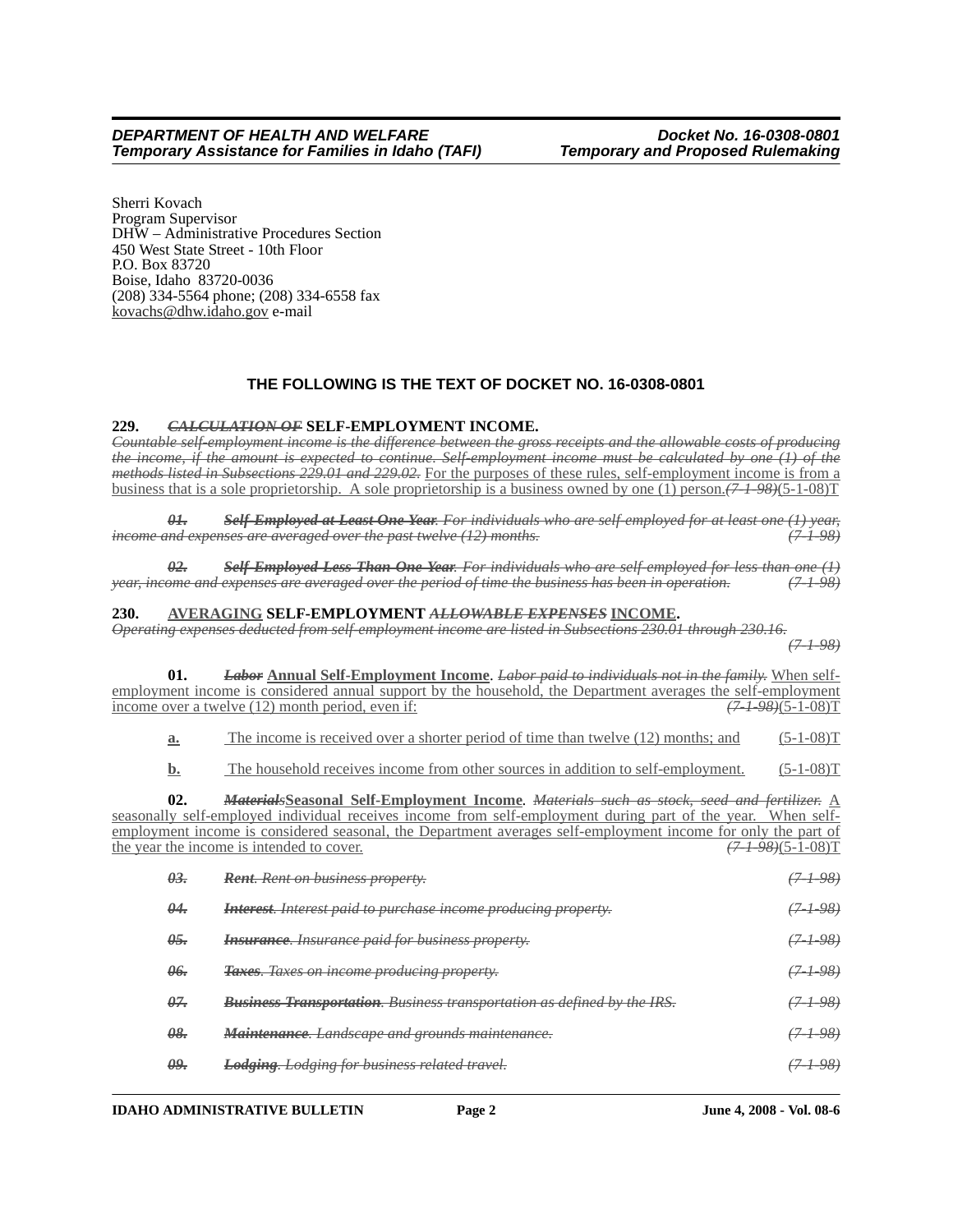| H.              | <b>Meals.</b> Meals for business related travel.               | $(7 + 98)$          |
|-----------------|----------------------------------------------------------------|---------------------|
| Н.              | <b>Use of Home.</b> Costs of partial use of home for business. | $(7 - 1 - 98)$      |
| $\frac{12}{5}$  | <b>Legal.</b> Legal fees for business related issues.          | $(7 - 1 - 98)$      |
| 13.             | <b>Shipping.</b> Shipping for business related costs.          | (7198)              |
| $\overline{14}$ | <b>Uniforms.</b> Business related uniforms.                    | $(7 - 1 - 98)$      |
| $+5.$           | Utilities. Utilities for business property.                    | <del>(7-1-98)</del> |
| <del>16.</del>  | <b>Advertising.</b> Business related advertising.              |                     |

#### **231. CALCULATION OF SELF-EMPLOYMENT** *EXPENSES NOT ALLOWED* **INCOME.**

*Self-employment expenses not allowed are listed in Subsections 231.01 through 231.09.* The Department calculates self-employment income by adding monthly income to capital gains and subtracting a deduction for expenses as determined in Subsection 231.03 of this rule. *(7-1-98)*(5-1-08)T

**01.** *Payments on the Principal of Real Estate* **How Monthly Income is Determined**. *Payments on the principal of real estate mortgages on income-producing property.* If no income fluctuations are expected, the average monthly income amount is projected for the certification period. If past income does not reflect expected future income, a proportionate adjustment is made to the expected monthly income. *(7-1-98)*(5-1-08)T

**02.** *Purchase of Capital Assets or Durable Goods* **Capital Gains Income**. *Purchases of capital assets, equipment, machinery, and other durable goods. Payments on the principal of loans for these items.* Capital gains include profit from the sale or transfer of capital assets used in self-employment. The Department calculates capital gains using the federal income tax method. If the household expects to receive any capital gains income from selfemployment assets during the certification period, this amount is added to the monthly income, as determined in Subsection 231.01 of this rule, to determine the gross monthly income.  $(7-1-98)(5-1-08)T$ Subsection 231.01 of this rule, to determine the gross monthly income.

**03.** *Taxes* **Self-Employment Expense Deduction**. *Federal, state, and local income tax.* The Department uses the standard self-employment deduction in Subsection 231.03.a. of this rule, unless the applicant claims that his actual allowable expenses exceed the standard deduction and provides proof of the expenses described<br>in Subsection 231.03.b. of this rule.<br> $\sqrt{7+98+(5-1-08)T}$ in Subsection 231.03.b. of this rule.

**a.** The self-employment standard deduction is determined by subtracting fifty percent (50%) of the gross monthly self-employment income as determined in Subsections 231.01 and 231.02 of this rule; or (5-1-08)T

**b.** The self-employment actual expense deduction is determined by subtracting the actual allowable expenses from the gross monthly self-employment income. The following items are not allowable expenses and may not be subtracted from the gross monthly self-employment income: (5-1-08)T

| 1.                     | Net Losses from previous tax years.                                                              | (5-1-08)]           |
|------------------------|--------------------------------------------------------------------------------------------------|---------------------|
| 11.                    | Federal, state, and local income taxes.                                                          | $(5-1-08)$ T        |
| $\cdots$<br>111.       | Money set aside for retirement.                                                                  | $(5-1-08)$ T        |
| 1V <sub>1</sub>        | Work-related personal expenses such as transportation to and from work.                          | $(5-1-08)$ T        |
| V.                     | Depreciation.                                                                                    | $(5-1-08)$ T        |
| $\theta$ <sup>4.</sup> | <del>Savings. Monies set aside for future use such as retirement or work related expenses.</del> | <del>(7-1-98)</del> |
| θ <del>5.</del>        | <b>Depreciation</b> . Depreciation for equipment, machinery, or other capital investments.       |                     |